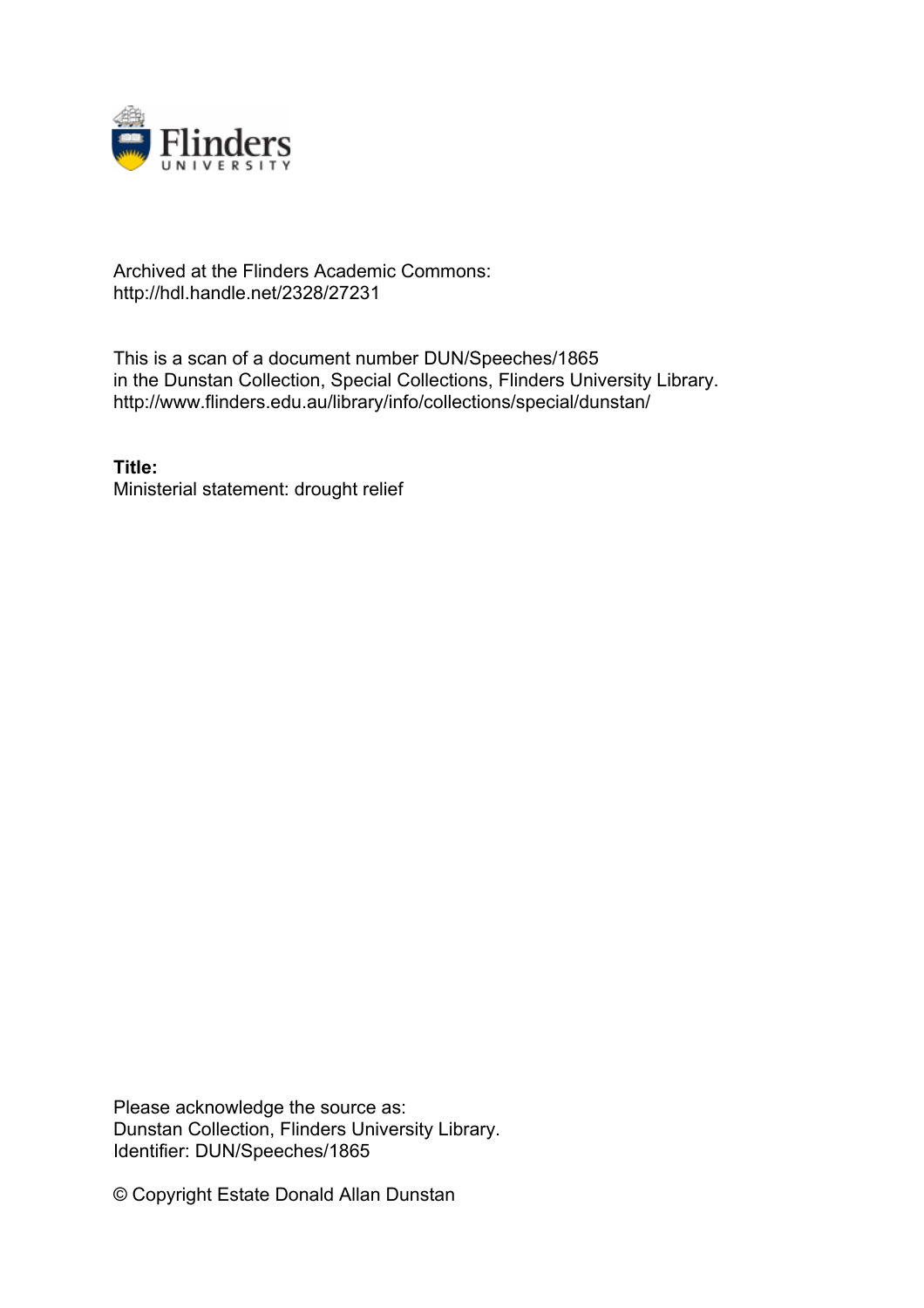### MINISTERIAL STATEMENT

 $1865$ 

 $FICB$ 

### DROUGHT RELIEF

During the past three weeks 'my colleague the Minister of Lands and I have received representations from representatives of the Murray Lands and Riverland Local Government Associations and Zone 10 of United Farmers and Graziers of S.A. seeking assistance to alleviate the effects of the drought in these particular areas.

Representations have been made seeking :-

- 1. An acreage bounty scheme on the basis of crop deficiencies below 6 bushels per acre, on a sliding scale
- 2. Qualifications for social services benefits be eased
- 3. Loans for carry-on purposes (including seed and super) and for restocking be made available, free of interest, to those farmers and sharefarmers who have reasonable prospects of recovery and to whom credit is not available through normal commercial channels
- 4. Grants be'made to Councils to provide employment on roadworks
- 5. Supplies of seed wheat and seed barley to be made available at specified points in the drought affected districts.

The Government, in the short space of time available , has considered the matter and has decided upon the following policies in relation to these proposals  $:-$ 

### relation to these proposals :- 1. Acreage bounty

医间隙的 的复数

经合同计算经营金融 整整的现在

1. 1. 经通常证券的需求

**医安全性肺炎病毒性病病毒病** 

The question of an acreage bounty is a very complex one as, quite clearly, it could not be confined to the Murray Lands and Murray Kallee areas in a season wherein very large areas of the State are suffering from drought and are, in fact, unlikely to produce 6 bushels per acre for cereal grains. In these circumstances the Government has decided to have this question investigated with the view of formulating proposals which it can submit to the Commonwealth for consideration.

Honourable Members will recognise the magnitude of this problem when I say that preliminary estimates indicate that the cost could approximate 015 million, an expenditure whi6h this State could not contemplate from its own resources and an approach to the Commonwealth must be made as acreage bounties are not included in current Commonwealth State drought relief arrangements.

## 2. Social Service benefits

 $f_{\text{start}}$ ,  $f_{\text{in}}$   $f$   $f$  <sup>There</sup> is clearly no action which the State can take  $1^n$  in this matter at present  $\lambda$  Parmers who consider has  $t$  to  $t$ , i.e.,  $\tau$  themselves likely to be eligible should register ,  $\tau$ ,  $\tau$  r  $\sim$   $\tau$  for employment with the Commonwealth Department of  $\sim$   $\mu$   $\sim$   $\sim$   $\sim$   $\mu$  Labour and National Service and if employment is not  $\overline{\textbf{u}}$   $\mu$   $\alpha$   $\mu$   $\alpha$   $\alpha$   $\alpha$   $\beta$   $\alpha$  available, apply for unemployment benefits. It is

Departement in Symopallistic administration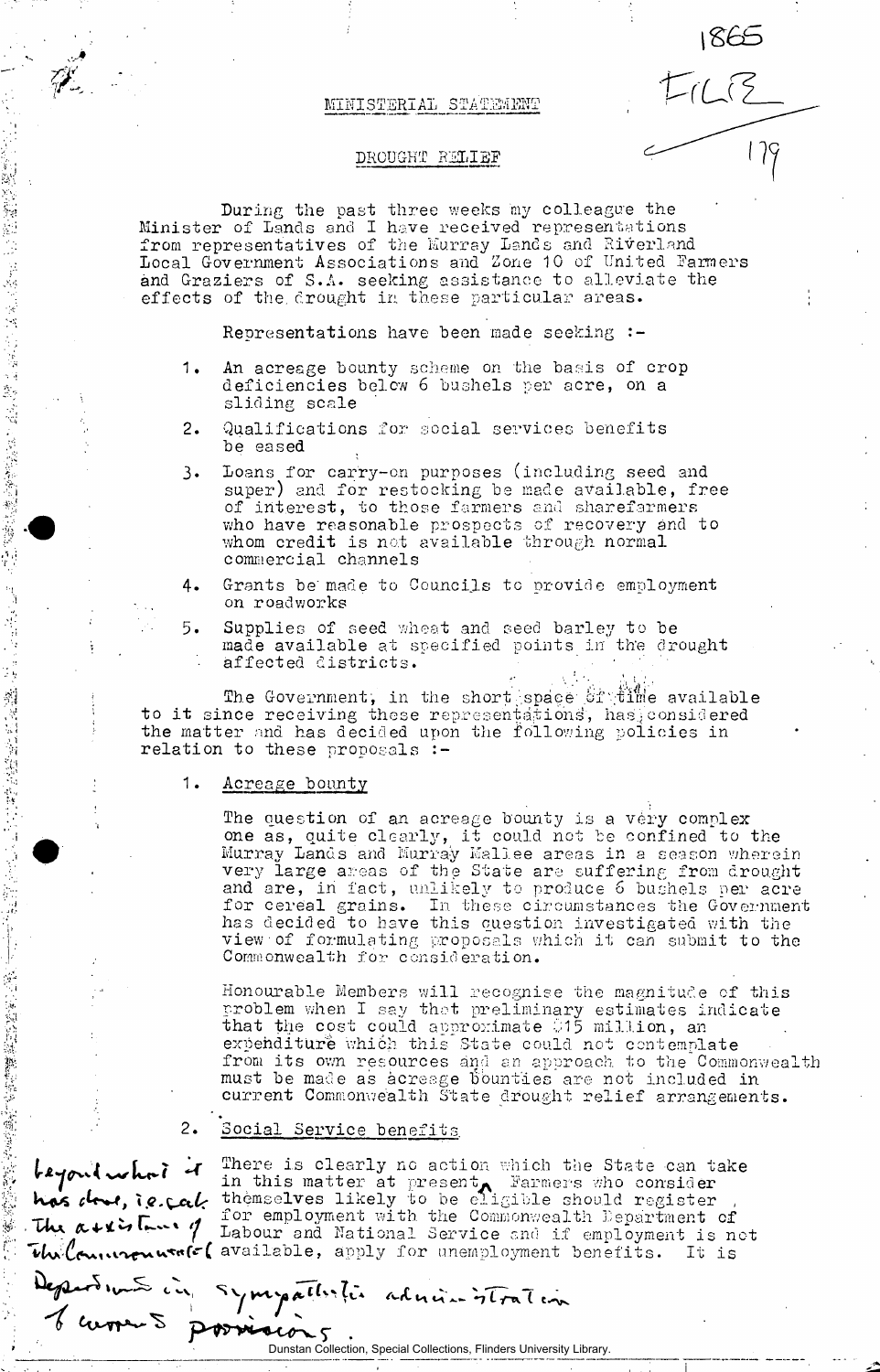understood that each individual application will then be considered by the Commonwealth Departments concerned, in the light of the circumstances disclosed.

#### $3\bullet$ Loans for Carry-on Purposes

1. 小子 (子) 2012年

ý

2017年4月1日

 $\frac{1}{2} \sum_{i=1}^{n} \frac{1}{2} \sum_{j=1}^{n} \frac{1}{2} \sum_{j=1}^{n} \frac{1}{2} \sum_{j=1}^{n} \frac{1}{2} \sum_{j=1}^{n} \frac{1}{2} \sum_{j=1}^{n} \frac{1}{2} \sum_{j=1}^{n} \frac{1}{2} \sum_{j=1}^{n} \frac{1}{2} \sum_{j=1}^{n} \frac{1}{2} \sum_{j=1}^{n} \frac{1}{2} \sum_{j=1}^{n} \frac{1}{2} \sum_{j=1}^{n} \frac{1}{2} \sum_{j=1}^{n$ 

en<br>S

ÿ

ALLAND TO

The question of interest to be charged on loans for carry-on purposes presents some problems. At the present time the Primary Producers Emergency Assistance Act prescribes interest at State Bank overdraft rates. Interest for carry-on charged on debt reconstruction cases is 4% and the rate in the 1967 drought when the Commonwealth provided the whole of the finance was 3%.

In considering the policy which it should pursue in this matter the Government cannot ignore the fact that those farmers who are able to obtain credit from normal commercial sources will be obliged to pay interest rates varying between  $6\frac{2}{3}$  and  $8\frac{1}{2}$ .

In consideration of all of these factors the Government has decided, that, as a matter of policy advances will be made for carry-on purposes free of interest for one year. If necessary the matter can be further reviewed at a later stage and particularly if and when any Commonwealth funds may be introduced. Loens will be regayable over a term of up to 7 years.

#### 4. Grants for employment

Representations have been made from all Councils within<br>the most severely affected drought areas seeking grants<br>to provide employment. The Councils within the areas which are most severely affected by drought and which have experienced adverse seasonal conditions for the past several years are :-

|    | D.C. Loxton |    | D.C. Brown's Well |
|----|-------------|----|-------------------|
| Ħ  | Waikerie    | Ħ  | Karoonda          |
| 11 | Paringa     | 11 | Mobilong          |
| Ħ  | Marne       | *1 | Mannum            |
| Ħ  | Sedan       | n  | Pinnaroo          |
| Ħ  | East Murray | Ħ  | Lemeroo           |
| 11 | Morgan      | Ħ  | Franklin Harbour  |

The Government proposes to make an initial grant of \$250,000 available to these Councils, in proportions to be decided to promote employment opportunities within their areas. The Government does not propose to extend<br>this scheme to District Councils outside of those most severely affected not only in this year but in past years.

#### $5.$ Supplies of Seed Wheat and Barley

In the event that the Australian Wheat Board and Australian Barley Board find it necessary to move seed wheat and seed barley from other districts into the severely affected drought areas the Government is prepared to provide a freight subsidy to cover the cost of the abnormal movements which may be involved.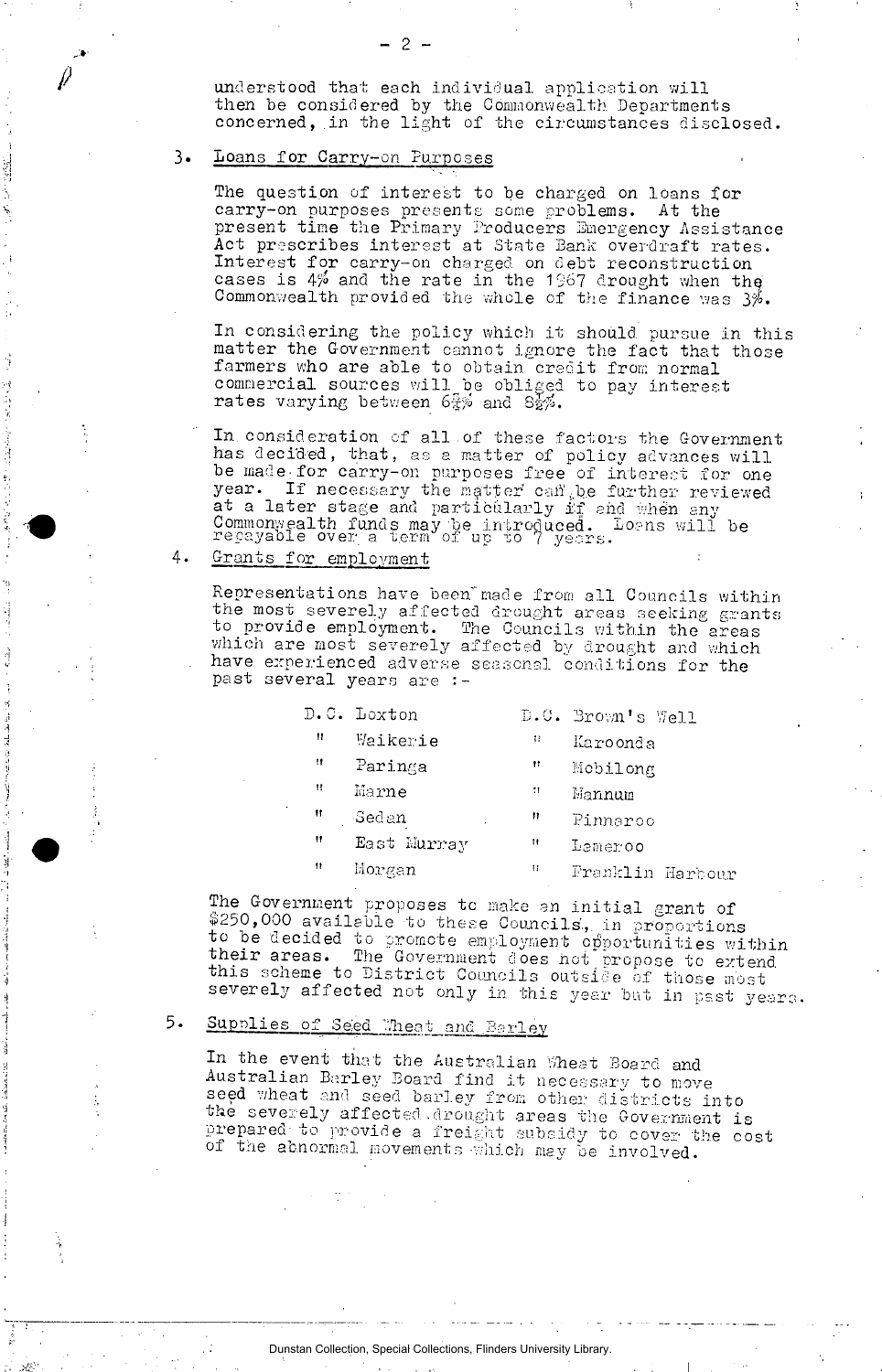Freight subsidies on the movement of stock and fodder as announced in June last will continue to apply.

The Government has agreed to the foregoing immediate actions and will continue to keep the situation under close review.

Dunstan Collection, Special Collections, Flinders University Library.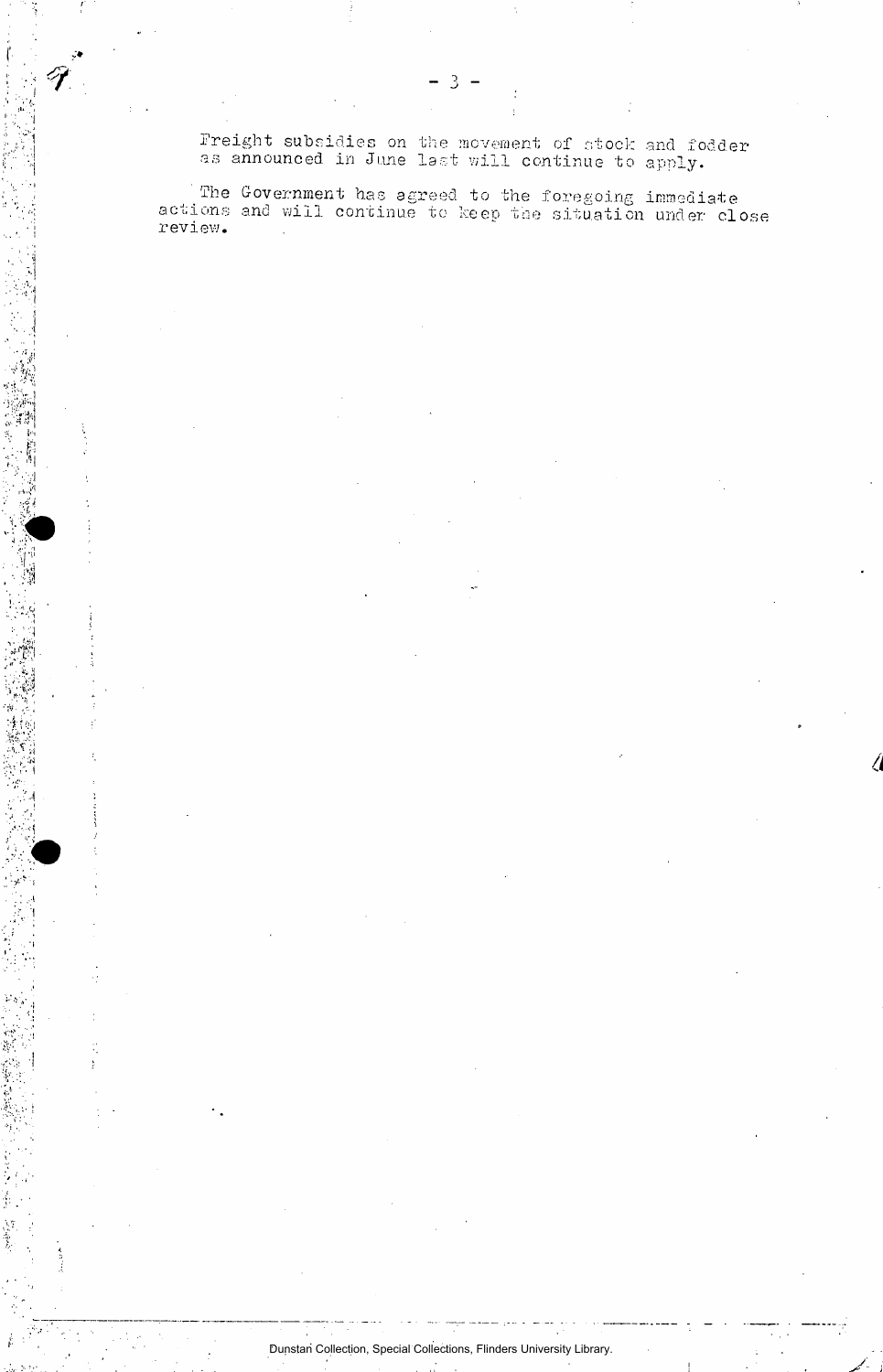$|\hat{\tau} / \tau|$   $|z|$ 

## EIUISTERIAL STATELETT

### DROUGHT RELIEF

During the past three seeks my colleague the Minister of Lande and I have received representations from representatives of the Marray Lands and Riverland<br>Local Government Associations and Zone 10 of United Farmers and Grasiers of S.A. cooking assistance to alleviate the effects of the drought in these particular areas.

Representetions have been made seeking :-

- $T_{\bullet}$ An acroage bounty scheme on the bosis of crop deficiencies below 6 bushels per acre, on a sliding scale
- Qualifications for social services benefits 2. be eased
- $3.1$ Loans for carry-on purposes (including seed and super) and for restocking be made available, free of interest, to those farmers and sharofereers who have redsonable prospects of recovery and to whom credit is not aveilable through normal commerciel channels
- 4. Grants be made to Councils to provide employment on roadworks
- Supplies of good wheat and seed barley to be 5. made available at specified points in the erought affected districts.

The Government, in the chort space of time available<br>to it since receiving these representations, has considered the matter and has decided upon the following policies in relation to these proposals i-

#### $\ddagger$ . <u>Acreage bounty</u>

The question of an acrosge bounty is a very complex one as, quite clearly, it could not be confined to the Murray Lands and Murray Mallee areas in the pon chercin very large areas of the State are suffering rroa drought and ere, in fact, unlikely to produce 6 bushels per acre<br>for coreal grains. In those circumstances the Government<br>has decided to have this question investigated with the view of formulating proposals which it can submit to the Commonwoolth for consideration.

Honourable Members will recognise the magnitude of this problem when I cay that proliminary eptimates indicate expenditure which this state could not contemplate from its own resources and an approach to the Commonwealth must be made as acreage bounties are not included in current Commonwoolth State drought relief arrengements.

### $2<sub>o</sub>$ Social Service Denefits

becound what

done, that is I ek the

assietance of

the com

it has already

There is clearly no action which the State can take In this matter at present, Farmors who consider the chouse likely to be eligible should register for employment with the Commonwealth Department of Labour and National Service and if employment is not ssietance of available, apply for anonylogions bonosition it is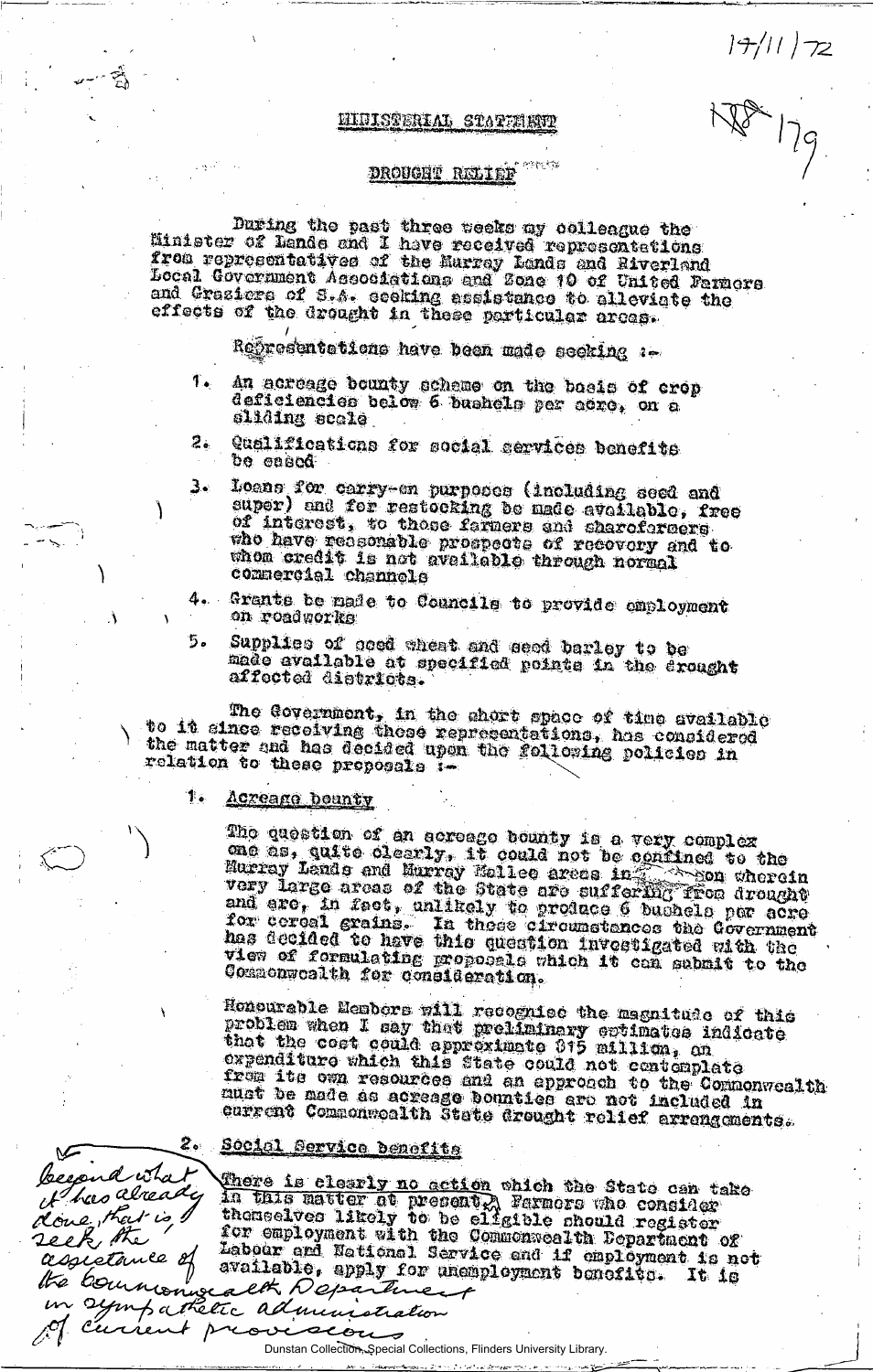undorstood that each individual application will then be considered by the Commonsealth Departments concerned, in the light of the circumstances disclosed.

#### 3. Loons for Carry-on Purposes

The question of interest to be charged on loans for carry-on purposes presents some problems. At the present time the Primary Producers Emergency Assistance Act prescribes interest at State Bank overdraft rates. Interest for carry-on charged on debt reconstruction cases is 4% and the rate in the 1967 drought when the Commonwealth provided the whole of the finance was 3%.

In considering the policy which it should pursue in this matter the Covernment cannot ignore the fact that those<br>farmers who are able to obtain credit from normal<br>commercial sources will be obliged to pay interest<br>rates varying between 62% and 83%.

In consideration of all of these factors the Government has decided, that, as a matter of policy advances will be made for carry-on purposes free of interest for one year. If necessary the matter can be further reviewed year. It necessary and married if and when any be-<br>at a later stage and particularly if and when any be-PETRYNDOL VI Anne I ARY De An Kodugedre.

### Granto for employment

4.

Representations have been made from all Councils within the most severely affected drought areas seeking grants to provide employment. The Councils within the oreas which are most ceverely affected by drought and which have experienced adverse seasonal conditions for the past several years are :-

|      | D.C. Loxton        |     | D.O. Brown's Woll      |
|------|--------------------|-----|------------------------|
| 目.   | Waikerio           | 34  | Karoonda               |
| 一群   | Paringa            | -11 | <b>Nobilong</b>        |
| -13  | Marne              | Ş3  | Mannum                 |
| ij.  | $%$ od on          | -11 | <b><i>Finnaroo</i></b> |
| Ý.   | <b>Mast Murray</b> | ₩   | Lameroo                |
| - 11 | Morgan             | V)  | Franklin Harbour       |

The Government proposes to make an initial grant of 8250,000 available to these Councils, in proportions to be decided to promote employment opportunities within their oreans. The Covernment does not propose to extend this scheme to District Councils outside of those most severely affected not enly in this year but in past years.

# 5. Supplice of Seed Eneat and Barley

In the event that the Australian Wheat Board and<br>Australian Barley Board find it necessary to move seed wheat and seed barley from other districts into the severely affected drought areas the Government is<br>prepared to provide a freight subsidy to cover the cost of the abnormal movements which may be involved.